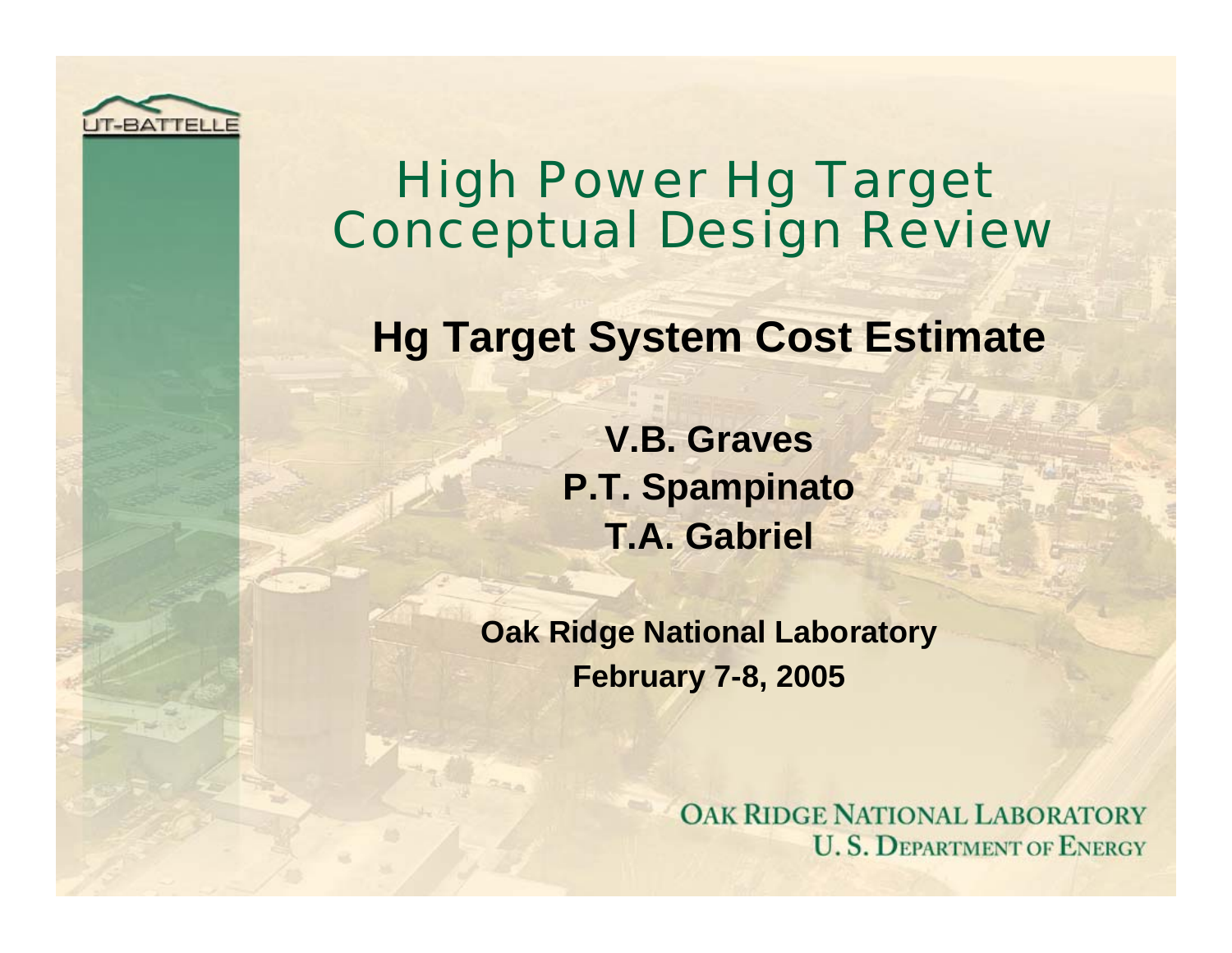# **Outline**

#### • **Procured systems**

- **Syringe hydraulics**
- − **Instrumentation & controls**

#### • **Fabricated systems**

- **Target module**
- **Secondary containment**
- **Support structures**

#### • **Mercury**

*Cost estimate does not include items provided by others (beam windows, diagnostics)*

**OAK RIDGE NATIONAL LABORATORY U. S. DEPARTMENT OF ENERGY**

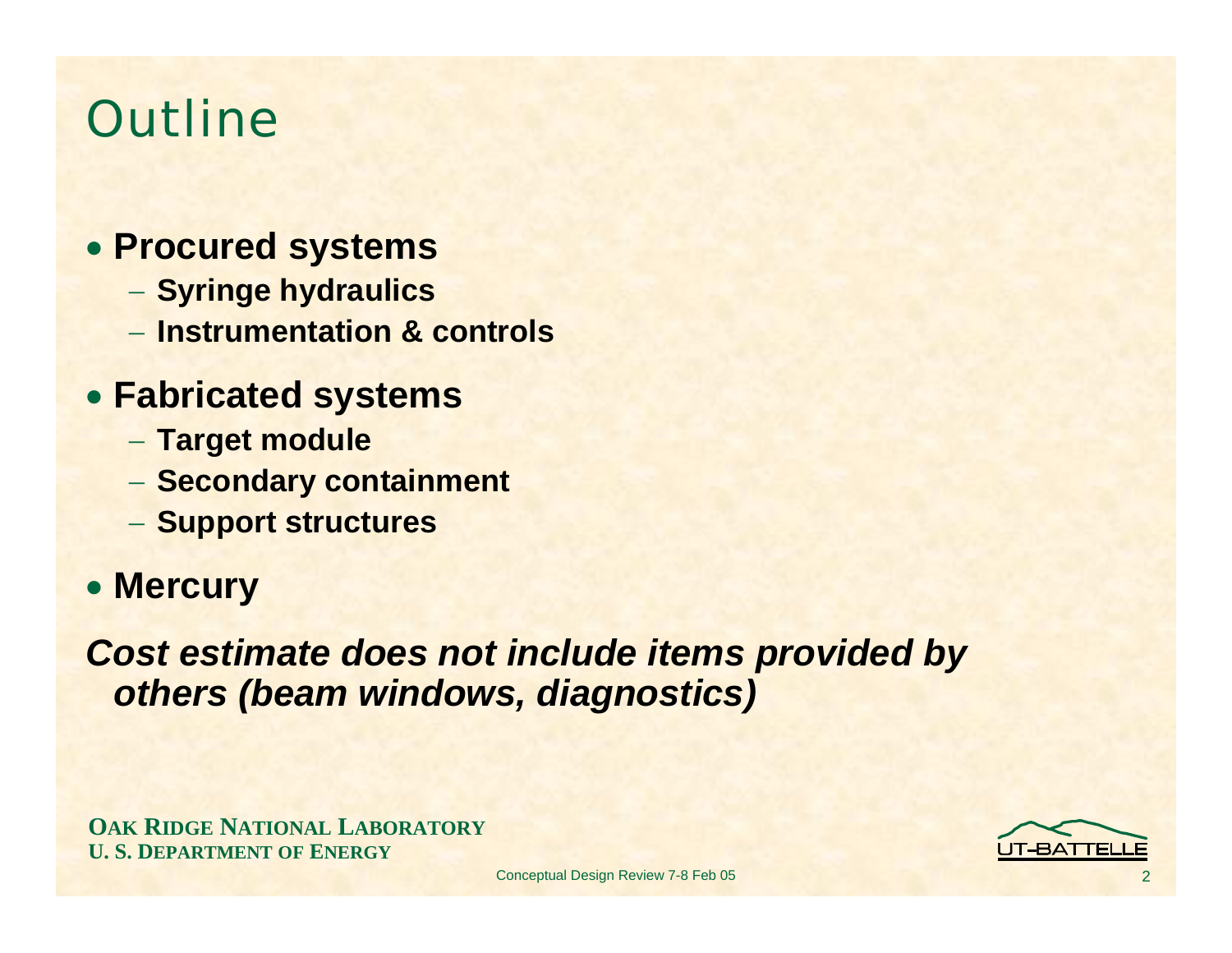# Baseline Hydraulic Cylinder Costs



#### **OAK RIDGE NATIONAL LABORATORY U. S. DEPARTMENT OF ENERGY**

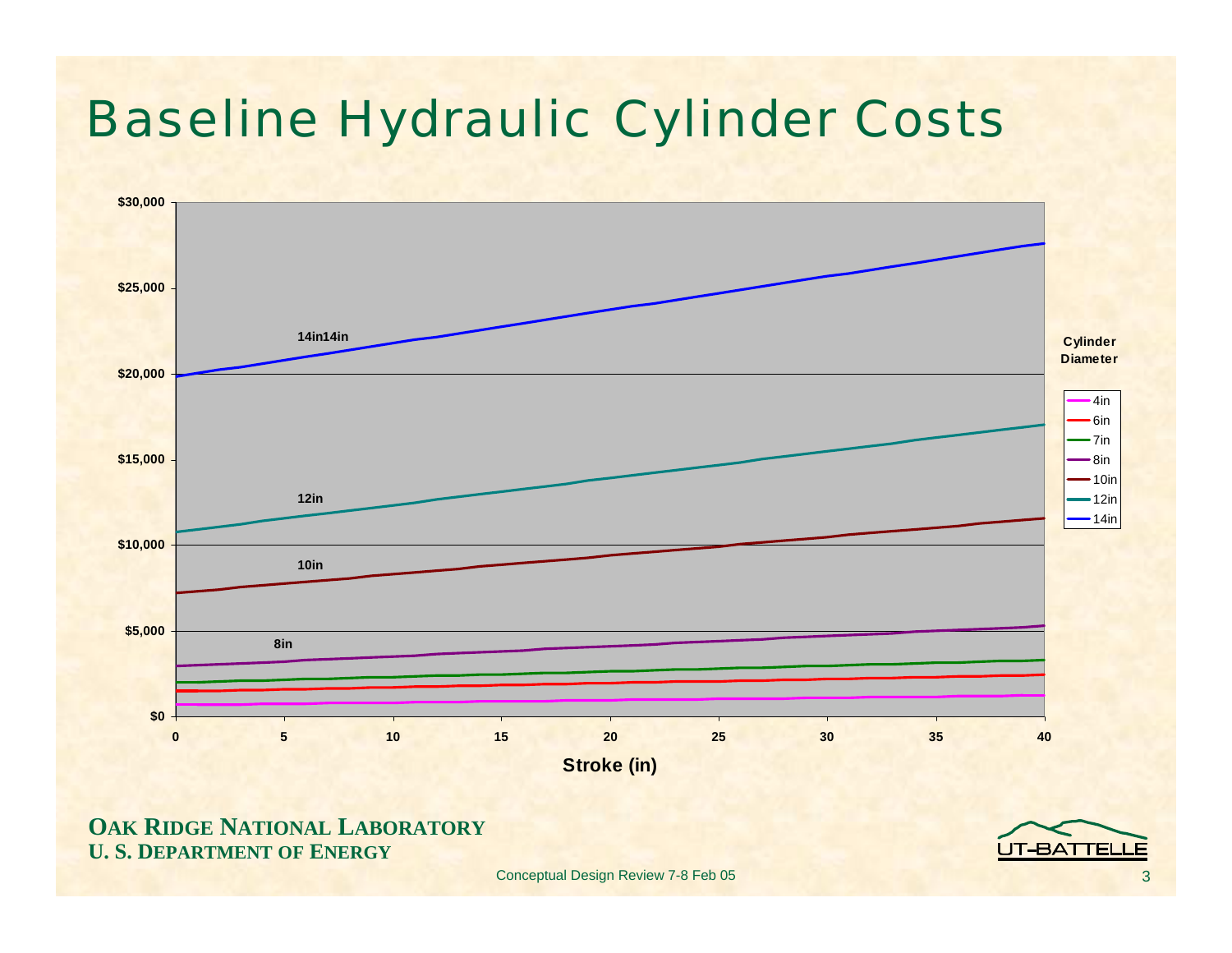# Syringe System Quotation

- **Hydraulic Power Unit**
	- − **40gal reservoir**
	- − **20hp elect motor w/ 12gpm variable displacement pump**
	- − **Proportional directional control valve**
	- − **Control panel**
- **Cylinder assembly**
	- − **Two 4" bore, 40" stroke cylinders**
	- − **One 8" bore, 40" stroke cylinder**
	- − **Position sensor**
	- − **Checkvalve & manual ball valve**
	- − **Integrated on common baseplate**
- **Assembled and tested with water**
- •**No hydraulic fluid supplied**
- **Total Cost: \$37K**

DISCLAIMER – 8" cylinder operating on mercury: This cylinder is excluded from any warranty by Bosch Rexroth Corporation and L&H. No<br>expressed or implied statements shall be applicable or considered. The recipient/user inde

**OAK RIDGE NATIONAL LABORATORY U. S. DEPARTMENT OF ENERGY**

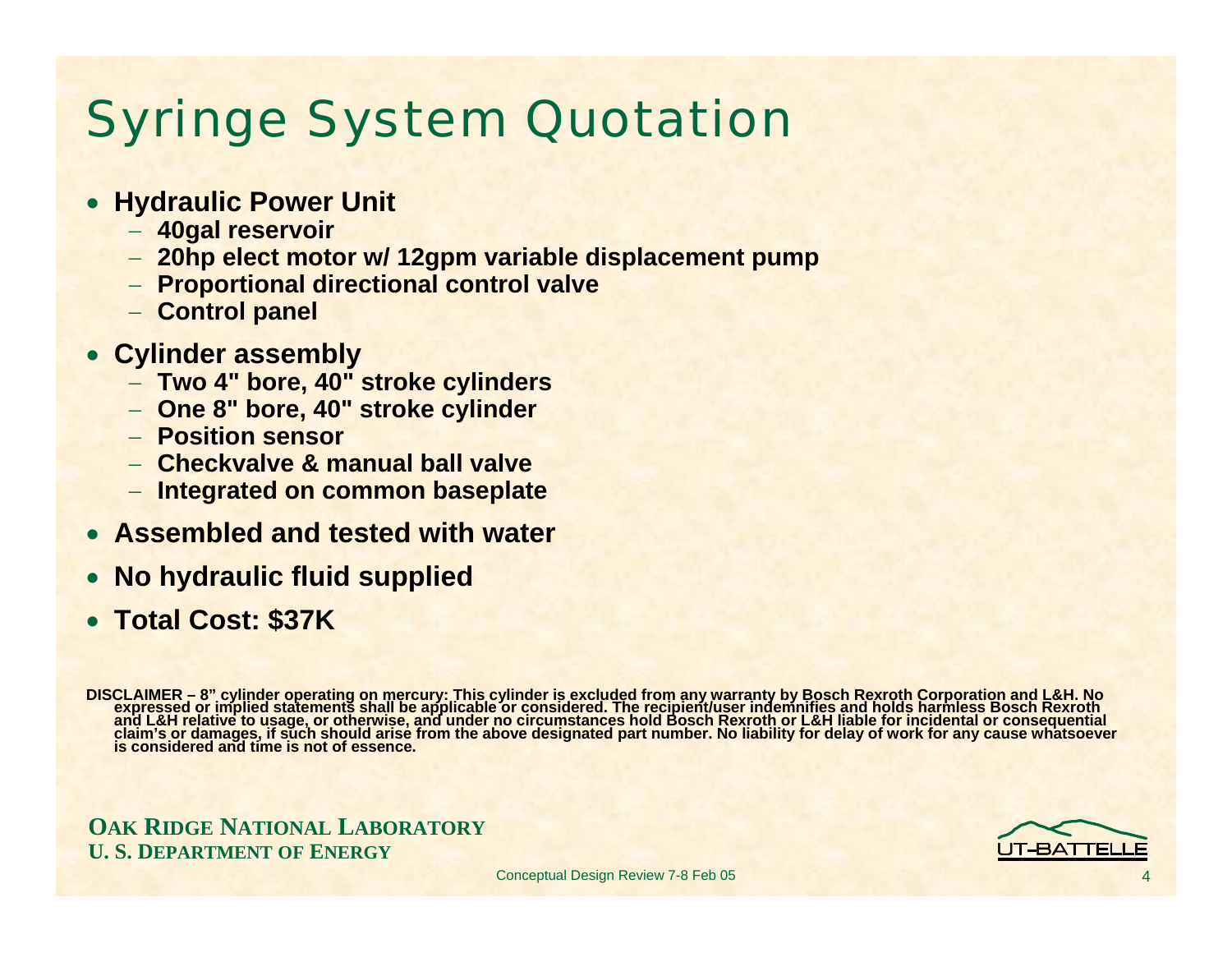## Instrumentation & Controls

| <b>Sensors</b>                                                                        | \$1000  |
|---------------------------------------------------------------------------------------|---------|
| <b>Control box (power</b><br>supplies, housing for<br><b>CompactPCI modules, etc)</b> | \$500   |
| <b>LabView control system</b><br>(software & hardware)                                | \$5500  |
| <b>Hg Vapor Monitor</b>                                                               | \$5000  |
| <b>Total</b>                                                                          | \$12000 |

**OAK RIDGE NATIONAL LABORATORY U. S. DEPARTMENT OF ENERGY**

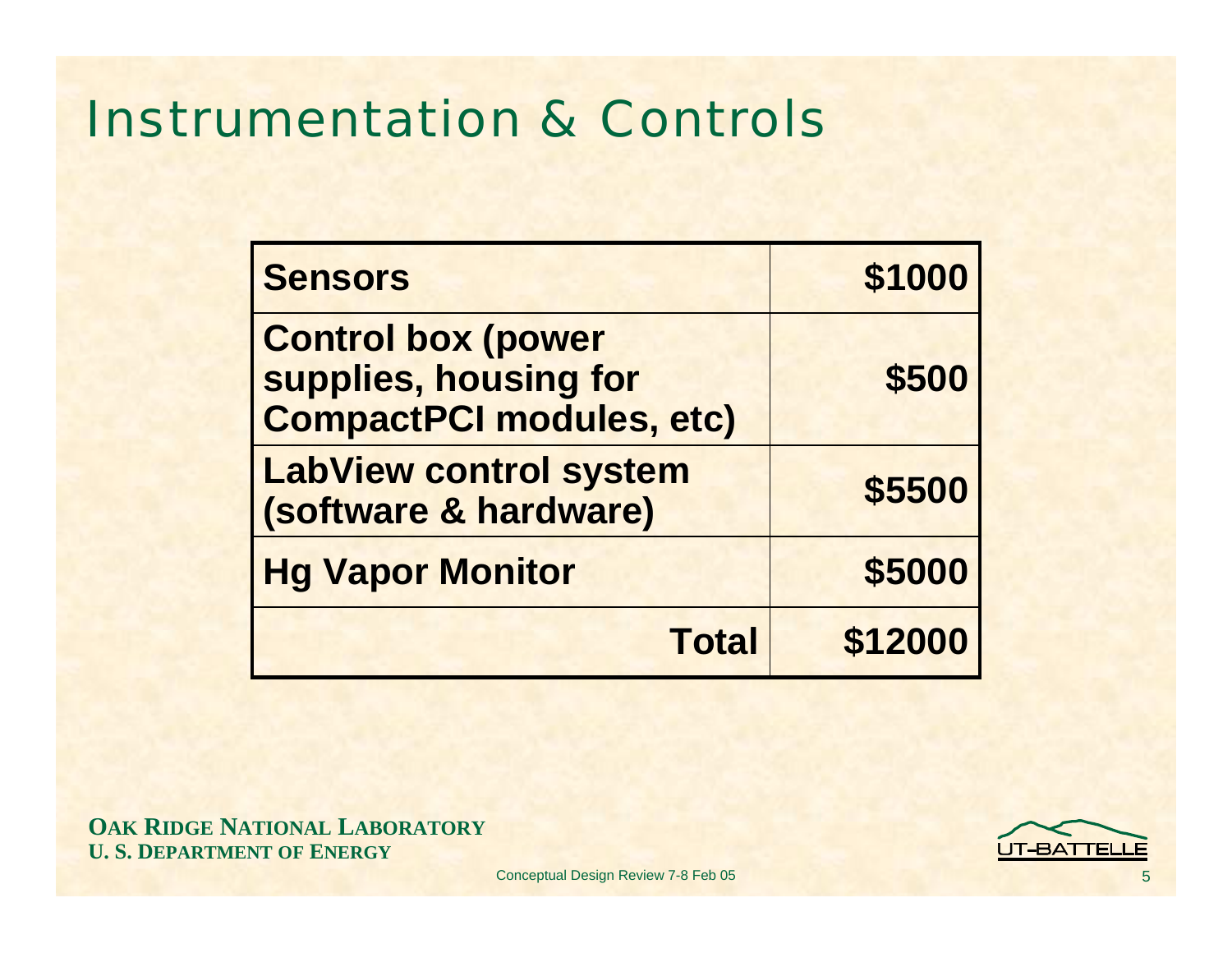## Material Costs

- **Material costs are experiencing almost daily fluctuations**
- **Per local fabricator, these are hopefully conservative numbers (today)**
	- **Aluminum: \$4 / lb**
	- **Carbon Steel: \$1.25 / lb**
	- **Stainless Steel: \$4 / lb**

**OAK RIDGE NATIONAL LABORATORY U. S. DEPARTMENT OF ENERGY**

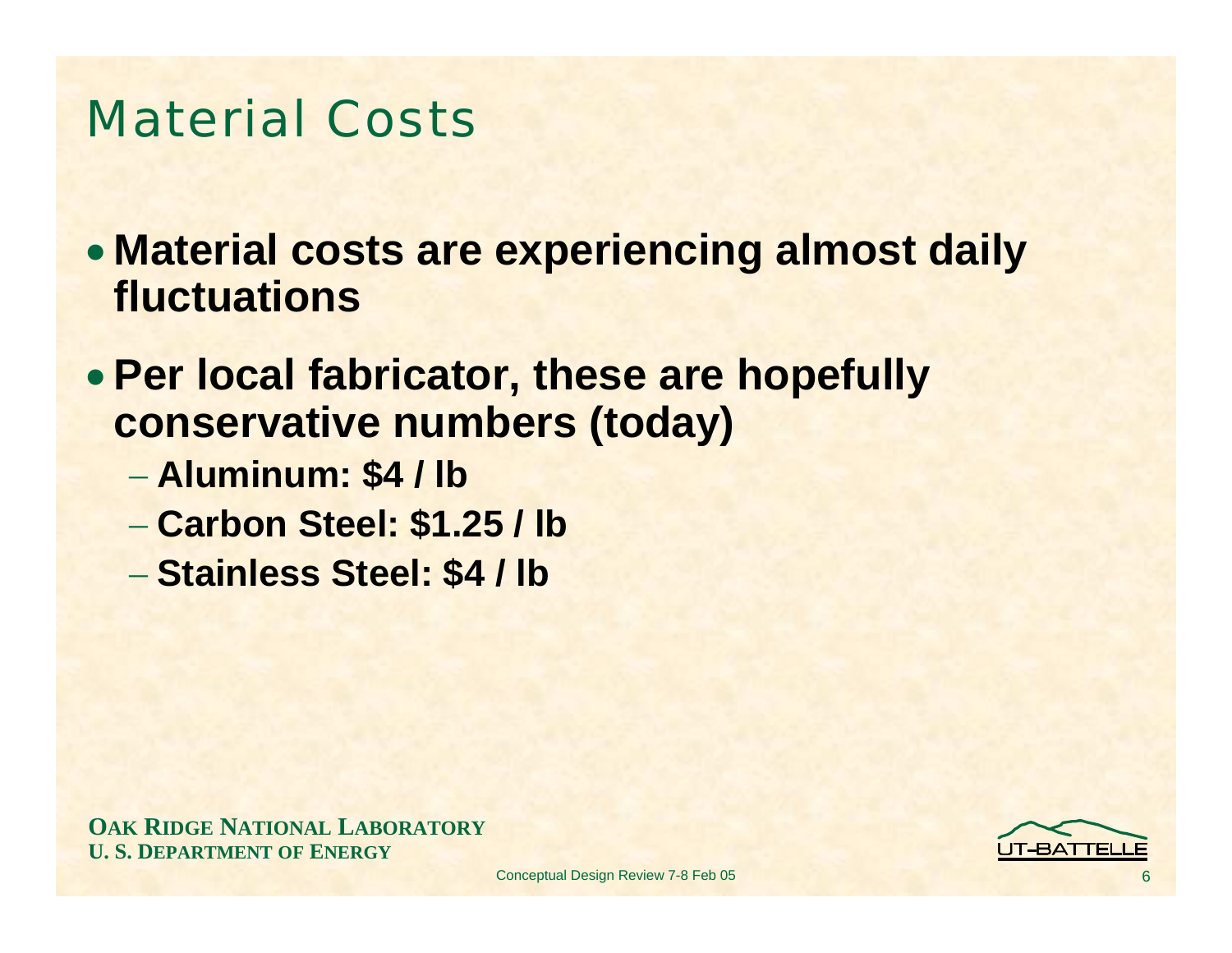## Estimated Materials Cost

| <b>Subsystem</b>                       | <b>Material</b> | <b>Cost</b> |
|----------------------------------------|-----------------|-------------|
| <b>Sump</b>                            | <b>SS</b>       | \$1700      |
| <b>Primary</b><br><b>Containment</b>   | <b>SS</b>       | \$800       |
| <b>Secondary</b><br><b>Containment</b> | <b>SS</b>       | \$5700      |
| <b>Base</b><br><b>Support</b>          | <b>AL</b>       | \$4800      |
|                                        | <b>Total</b>    | \$13000     |

*Values based on 2X weight calculated in Solidworks*

**OAK RIDGE NATIONAL LABORATORY U. S. DEPARTMENT OF ENERGY**

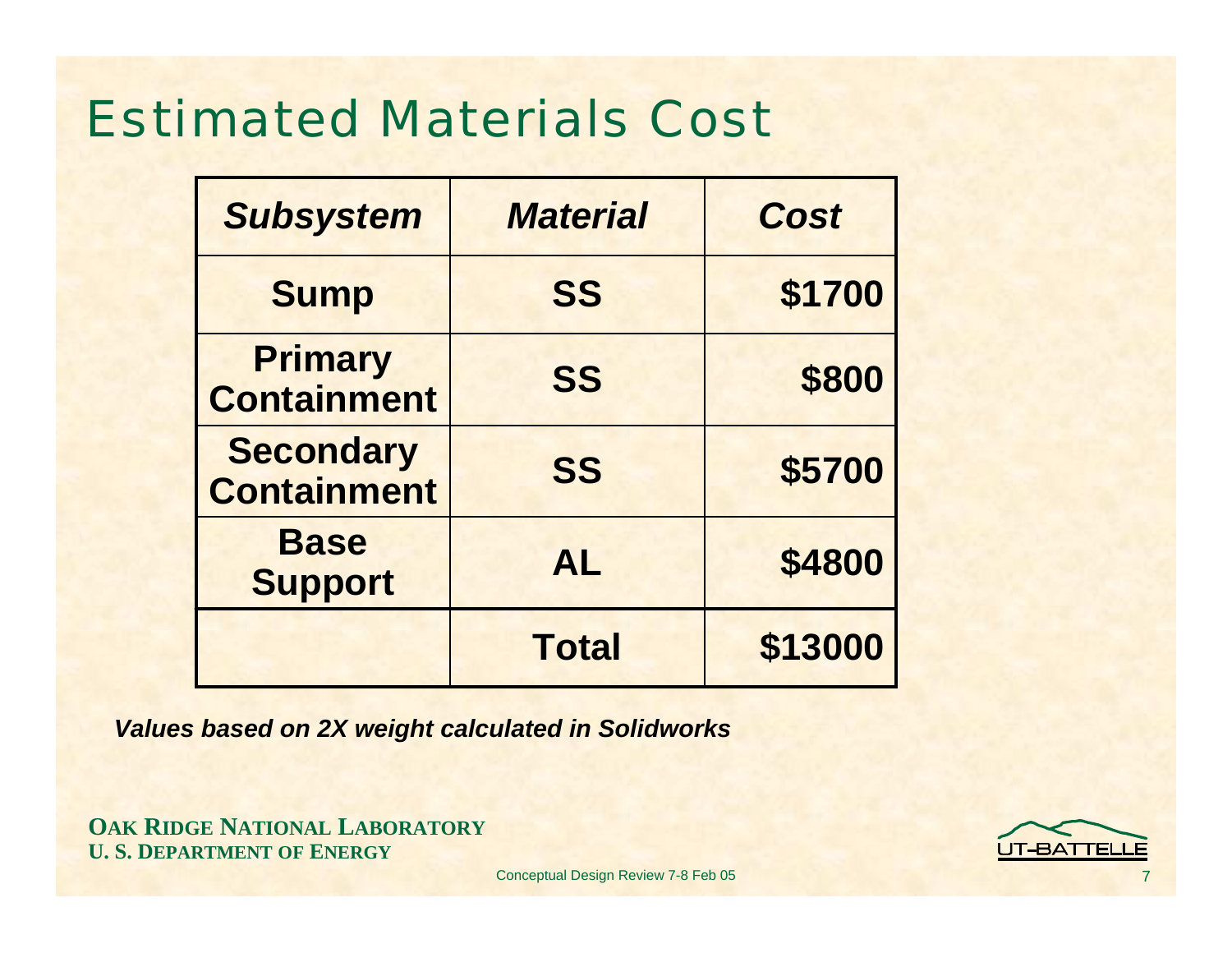# Estimated Labor Costs

| <b>Subsystem</b>                       | <b>Hours</b> | <b>Cost</b> |
|----------------------------------------|--------------|-------------|
| <b>Sump</b>                            | 50           | \$2750      |
| <b>Primary</b><br><b>Containment</b>   | 120          | \$6600      |
| <b>Secondary</b><br><b>Containment</b> | 60           | \$3300      |
| <b>Base Support</b>                    | 40           | \$2200      |
|                                        | <b>Total</b> | \$17850     |

*Hours estimated by VBG, labor rate of \$55/hr per local fab shop*

**OAK RIDGE NATIONAL LABORATORY U. S. DEPARTMENT OF ENERGY**

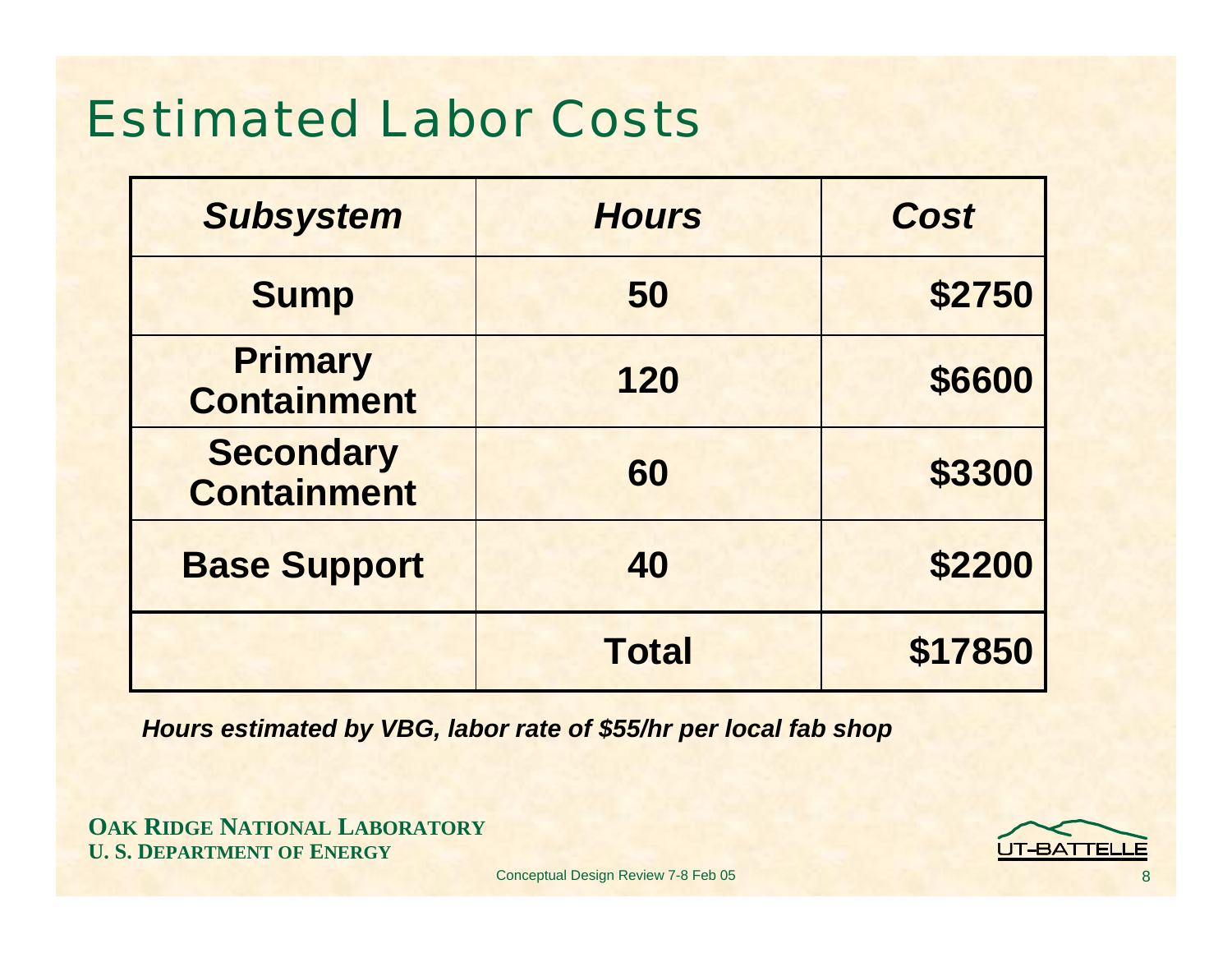# Hg Cost

- **Quote obtained from Hg supplier for two different volumes**
	- **12 liters for centrifugal pump system**
	- **53 liters for 30sec jet syringe system**

## • **Cost**

- **12 liters: 368 lb @ \$22.50/lb = \$8280**
- **53 liters: 1600 lb @ \$18.90/lb = \$30240**
- $\bullet$ **20sec jet requires 36 liters (@ \$20/lb = \$21600)**
- **Hg provided in 16-lb bottles packaged for ground/ocean transport only**

**OAK RIDGE NATIONAL LABORATORY U. S. DEPARTMENT OF ENERGY**